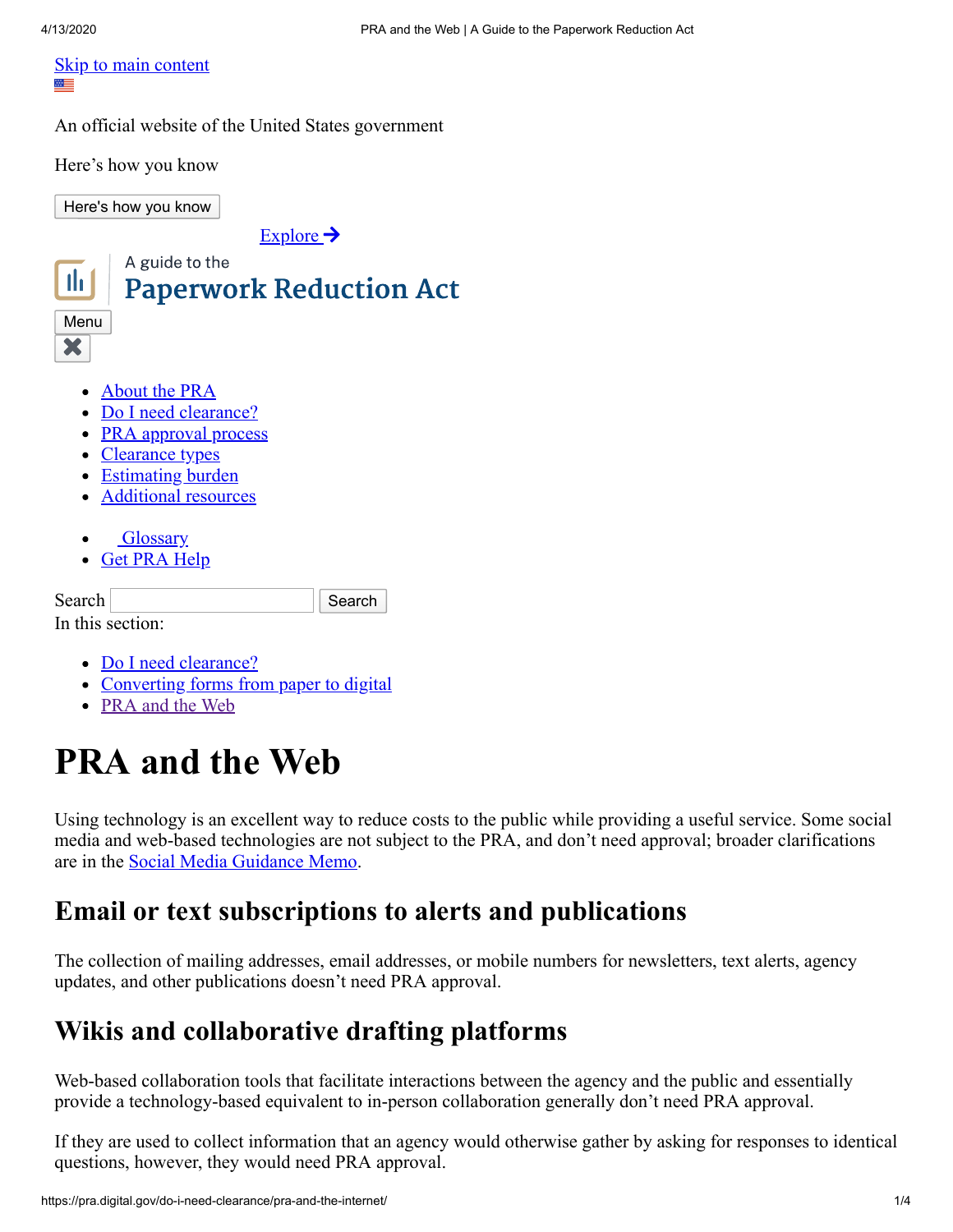## **Social networks, blogs, webinars, and other public meetings**

Covered under the "public meetings" exclusion, these generally don't need PRA approval, as long as the public is not surveyed or asked identical questions:

- Public conference calls
- Webinars
- Blogs
- Discussion boards
- Forums
- Chat sessions
- Social networks
- Online communities

#### **User account creation**

Profiles and accounts that only request an email address, username, password, and geographic location (e.g., state, region, or ZIP code) don't need PRA approval. If more information is requested, it may need PRA approval, because the information requested likely goes beyond the scope of what's needed to create an account.

[Similarly, if the account is created to collect information for agency program purposes, like the online Free](https://studentaid.ed.gov/sa/fafsa) Application for Federal Student Aid (FAFSA), it needs PRA approval.

#### **Website display customization**

Allowing users to customize or influence the look of an agency website, such as filtering navigation menu items and saving their preferences, doesn't need PRA approval.

#### **Ratings and rankings**

Social media tools that let users vote on, rank, sort, organize, or otherwise rate the value of ideas, questions, and comments don't need PRA approval. For example, you generally don't need PRA clearance to solicit a user rating for an agency's mobile app. If the results of the ratings can be used for policy or planning purposes, however, this would need PRA approval.

#### **Voluntary commercial sales orders**

Information about choosing, paying for, and delivering an item sold by the U.S. Government doesn't need PRA approval. For example the payment information and delivery address collected to allow a member of the public to order a national park pass online.

### **Filtering agency data**

Methods that let users sort and filter agency data, like drop down menus and standardized text or numeric entries, don't need PRA approval.

#### **Data calculation**

Information collected to help users get details from a table or formula doesn't need PRA approval, as long as that information isn't used for another purpose. The [IRS's Withholding Calculator](https://www.irs.gov/individuals/irs-withholding-calculator) or [GSA's Per Diem Lookup](https://www.gsa.gov/travel/plan-book/per-diem-rates/per-diem-rates-lookup)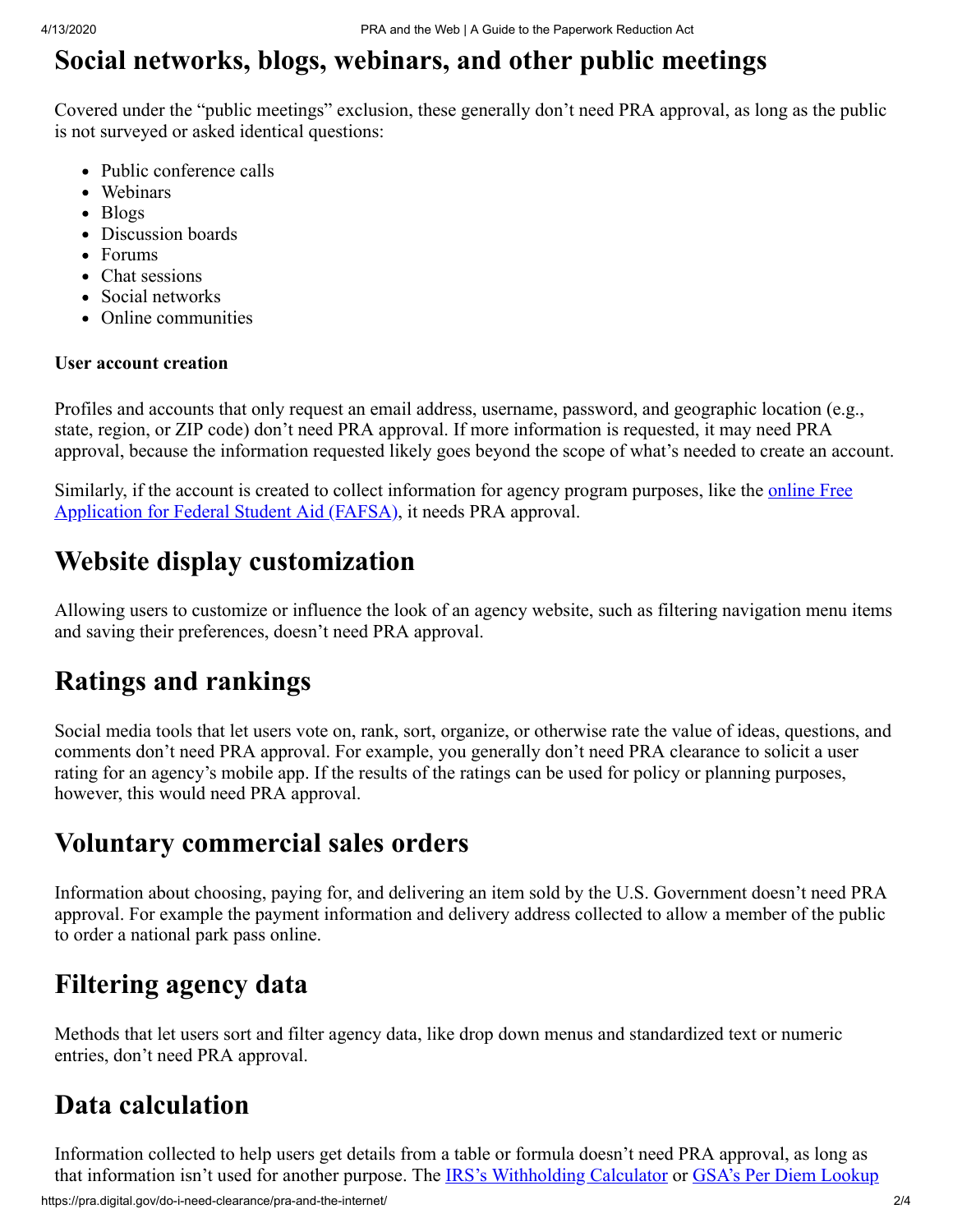are good examples.





The PRA Guide's content is maintained by [Office of Information and Regulatory Affairs \(OIRA\)](https://www.whitehouse.gov/omb/information-regulatory-affairs/), part of the [Office of Management and Budget \(OMB\)](https://www.whitehouse.gov/omb/).

This site is a product of  $10x$  investments, made in collaboration with  $18F$  and PRA officers across the federal government, and supported by **[Digital.gov](https://digital.gov/)**.